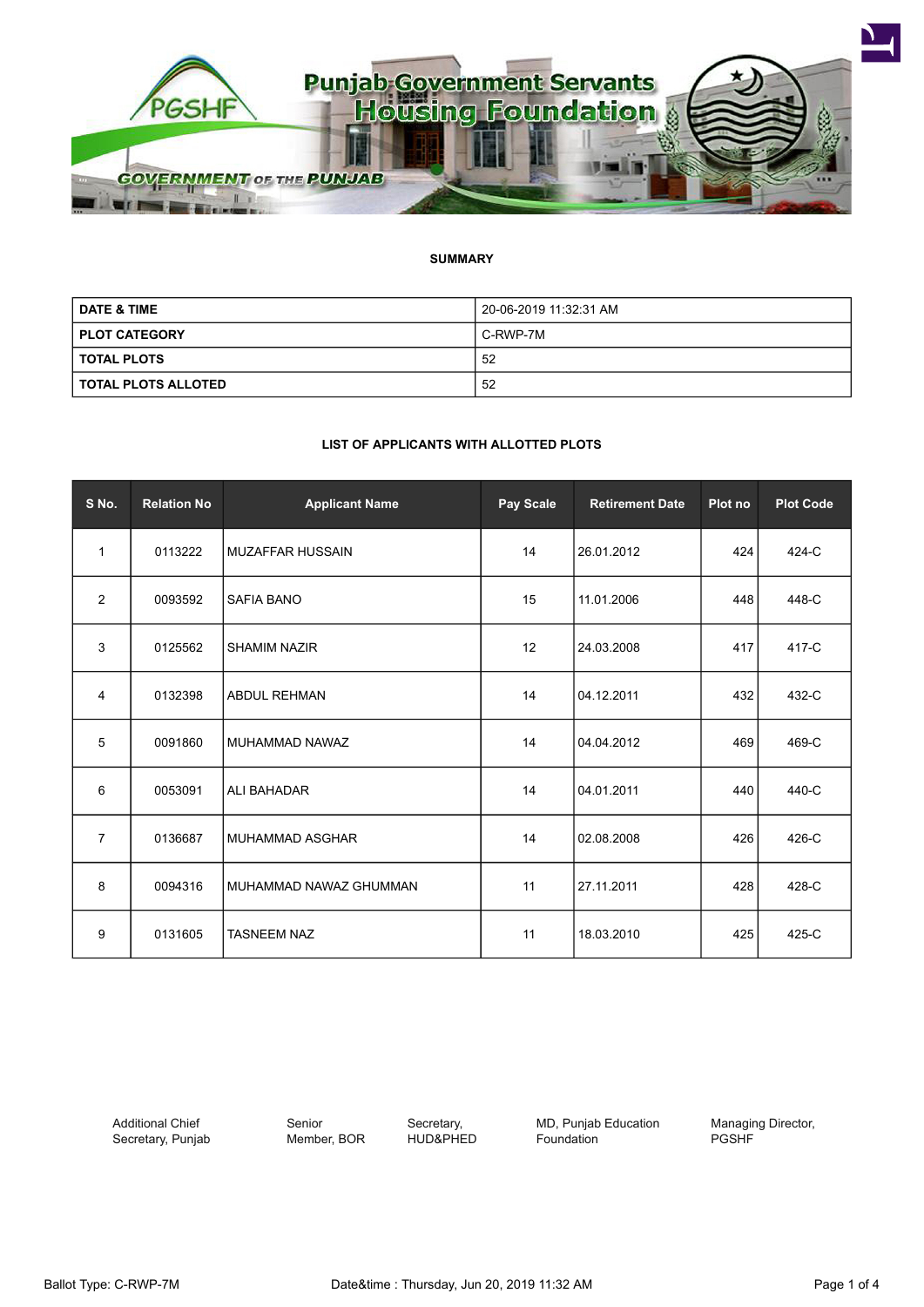# **LIST OF APPLICANTS WITH ALLOTTED PLOTS**

| S No. | <b>Relation No</b> | <b>Applicant Name</b>  | Pay Scale | <b>Retirement Date</b> | Plot no | <b>Plot Code</b> |
|-------|--------------------|------------------------|-----------|------------------------|---------|------------------|
| 10    | 0132069            | <b>ZAHEER AHMED</b>    | 14        | 20.07.2010             | 446     | 446-C            |
| 11    | 0138461            | MUZAMMIL ARIFA         | 10        | 02.10.2011             | 459     | 459-C            |
| 12    | 0023385            | MOHAMMAD RAMZAN        | 9         | 31.03.2012             | 466     | 466-C            |
| 13    | 0141047            | <b>GHULAM MUHAMMAD</b> | 11        | 08.10.2011             | 458     | 458-C            |
| 14    | 0121061            | <b>GHULAM ZARINA</b>   | 14        | 04.05.2011             | 419     | 419-C            |
| 15    | 0131316            | RUQUIA BIBI            | 14        | 09.12.2011             | 443     | 443-C            |
| 16    | 0047939            | <b>RIFFAT KALEEM</b>   | 14        | 06.04.2012             | 452     | 452-C            |
| 17    | 0121057            | <b>NASIM AKHTAR</b>    | 10        | 13.01.2010             | 441     | 441-C            |
| 18    | 0046263            | SAEEDA KHANUM          | 15        | 25.03.2010             | 437     | 437-C            |
| 19    | 0129609            | MUHAMMAD TAHIR MAJID   | 12        | 20.09.2011             | 418     | 418-C            |
| 20    | 0048910            | RAZIA SULTANA          | 10        | 16.05.2011             | 436     | 436-C            |
| 21    | 0058463            | <b>NAZIR AHMAD</b>     | 12        | 09.01.2007             | 451     | 451-C            |
| 22    | 0131304            | FAROOQ AHMED QURESHI   | 14        | 31.12.2011             | 423     | 423-C            |
| 23    | 0128405            | ASHIQ HUSSAIN          | 15        | 19.01.2012             | 444     | 444-C            |
| 24    | 0110589            | MUHAMMAD AZAM FAROOQI  | 14        | 27.05.2011             | 427     | 427-C            |

Additional Chief Secretary, Punjab

Senior Member, BOR

Secretary, HUD&PHED MD, Punjab Education Foundation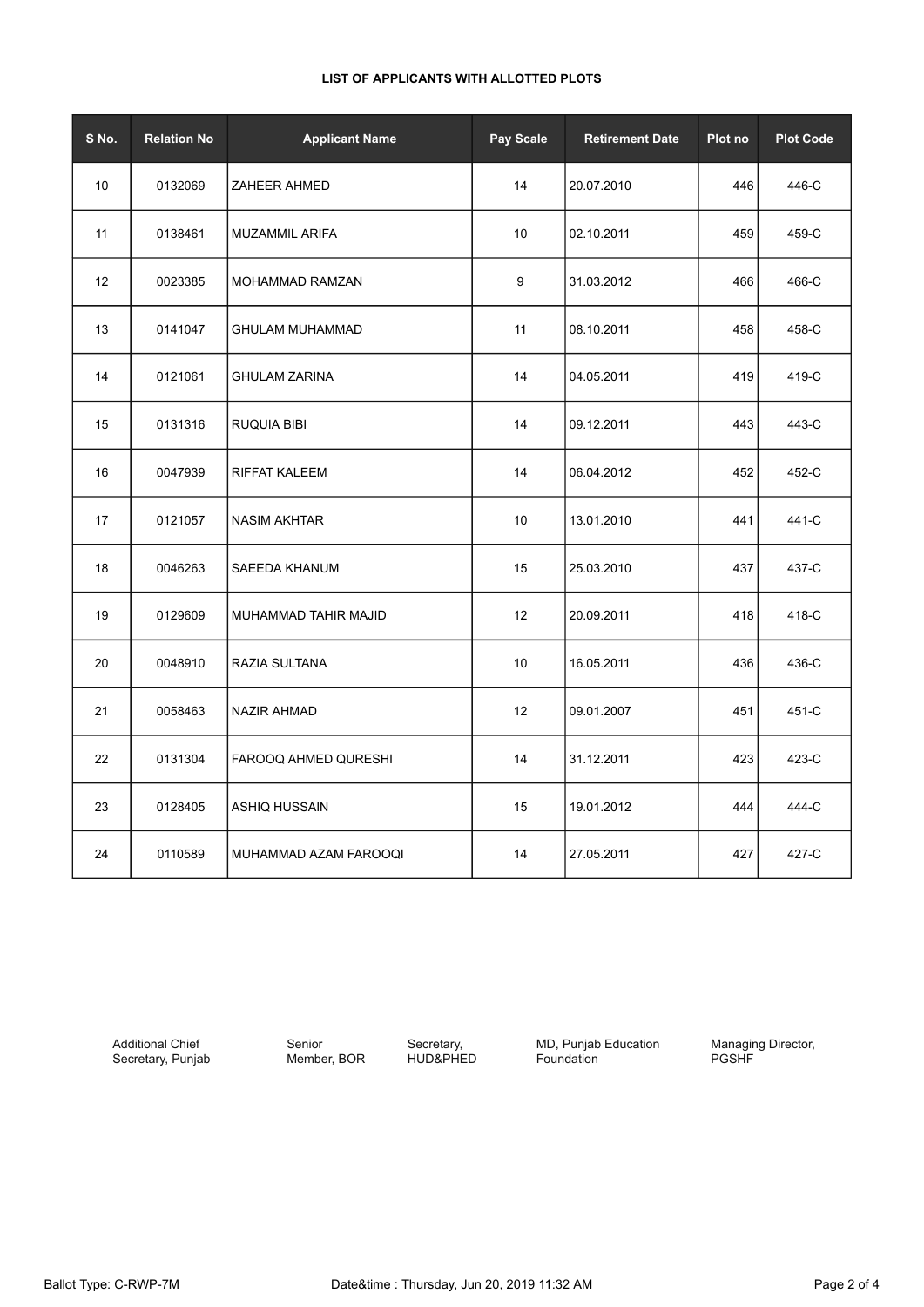# **LIST OF APPLICANTS WITH ALLOTTED PLOTS**

| S No. | <b>Relation No</b> | <b>Applicant Name</b>      | Pay Scale | <b>Retirement Date</b> | Plot no | <b>Plot Code</b> |
|-------|--------------------|----------------------------|-----------|------------------------|---------|------------------|
| 25    | 0103823            | <b>NAZAM HUSSAIN</b>       | 10        | 12.08.2005             | 434     | 434-C            |
| 26    | 0053142            | SHAKAIB AHMAD KHAN         | 9         | 14.02.2008             | 465     | 465-C            |
| 27    | 0069442            | NASEEM TUBASSAM            | 15        | 04.03.2010             | 431     | 431-C            |
| 28    | 0060780            | <b>SHAUKAT HASSAN</b>      | 14        | 25.09.2011             | 454     | 454-C            |
| 29    | 0131614            | RAKHSANA SHAHEEN           | 14        | 01.01.2012             | 433     | 433-C            |
| 30    | 0106295            | MUHAMMAD ASHRAF KHAN       | 11        | 14.08.2011             | 421     | 421-C            |
| 31    | 0129444            | MUHAMMAD ASGHAR MADNI      | 14        | 01.01.2011             | 450     | 450-C            |
| 32    | 0047838            | MUNAWAR SULTANA            | 12        | 04.04.2011             | 438     | 438-C            |
| 33    | 0131458            | <b>MADAM SAJIDA NAHEED</b> | 10        | 23.08.2011             | 447     | 447-C            |
| 34    | 0056828            | <b>NAJMA PERVEEN</b>       | 12        | 29.10.2011             | 457     | 457-C            |
| 35    | 0058425            | <b>NASIR MAHMOOD</b>       | 14        | 01.06.2009             | 464     | 464-C            |
| 36    | 0128683            | SARFRAZ AHMAD KHOKHAR      | 11        | 05.01.2008             | 455     | 455-C            |
| 37    | 0136227            | MALIK IMTIAZ AHMED         | 8         | 25.10.2010             | 462     | 462-C            |
| 38    | 0131282            | FIAZ-UN-NISA               | 14        | 10.06.2011             | 420     | 420-C            |
| 39    | 0146951            | SHAHIDA IQBAL              | 8         | 09.04.2012             | 422     | 422-C            |
| 40    | 0049777            | SHAHID MAHBOOB             | 14        | 31.03.2012             | 463     | 463-C            |

Additional Chief Secretary, Punjab Senior Member, BOR

Secretary, HUD&PHED **MD, Punjab Education** Foundation